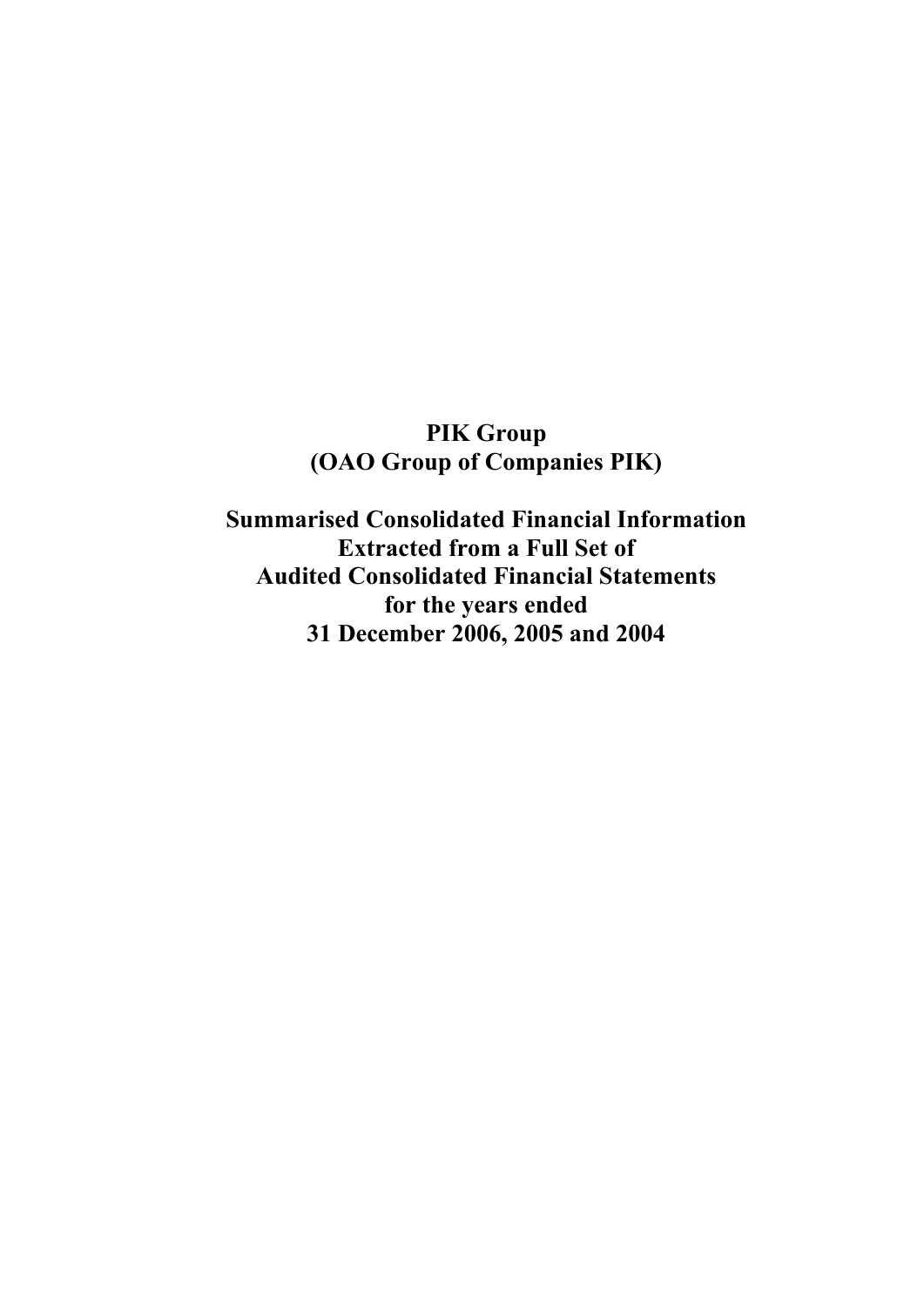## **Contents**

| Independent Auditors' Report                 |   |
|----------------------------------------------|---|
| <b>Consolidated Income Statements</b>        | 4 |
| <b>Consolidated Balance Sheets</b>           | 5 |
| <b>Consolidated Statements of Cash Flows</b> | 7 |
| Consolidated Statements of Changes in Equity |   |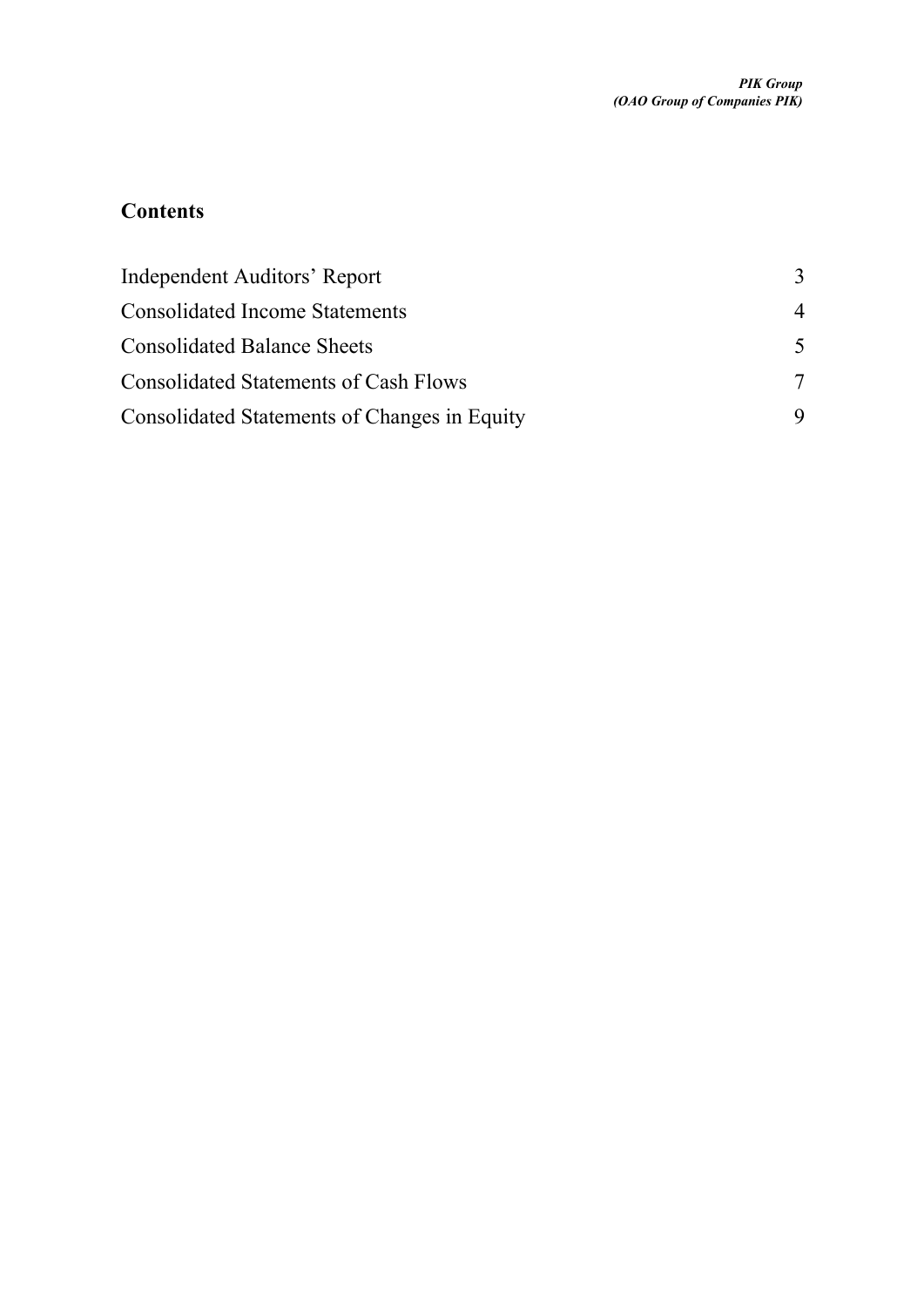

**KPMG Limited**  11 Gogolevsky Boulevard Moscow 119019 Russia

Telephone +7 (495) 937 4477 Fax +7 (495) 937 4400/99 Internet www.kpmg.ru

**Independent Auditors' Report** 

*Board of Directors PIK Group (OAO Group of Companies PIK)* 

We have audited the consolidated financial statements of PIK Group (OAO Group of Companies PIK) (the "Company") and its subsidiaries (the "Group") as at and for the years ended 31 December 2006, 31 December 2005 and 31 December 2004, from which the accompanying summarised consolidated financial information was derived, in accordance with International Standards on Auditing. In our report dated 8 May 2007 we expressed an unqualified opinion on the consolidated financial statements from which this summarised consolidated financial information was derived.

In our opinion, the summarised consolidated financial information is consistent, in all material respects, with the consolidated financial statements from which it was derived.

For a better understanding of the Group's consolidated financial position as at 31 December 2006, 31 December 2005 and 31 December 2004 and its consolidated financial performance and its consolidated cash flows for the years then ended and the scope of our audit, the summarised consolidated financial information should be read in conjunction with the consolidated financial statements from which the summarised consolidated financial information was derived, and our audit report thereon.

KPMG Limited

*KPMG Limited 31 May 2007*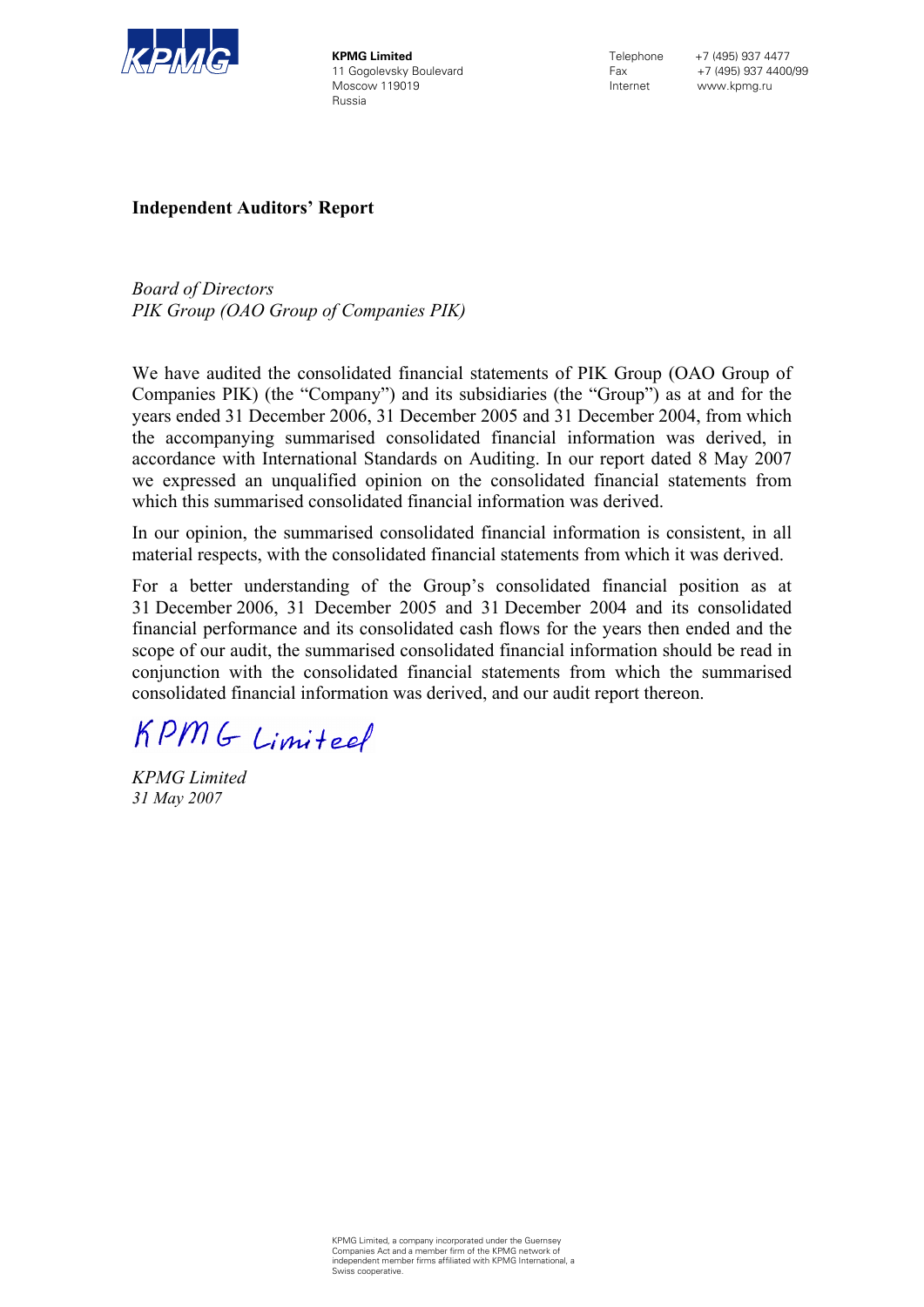*(OAO Group of Companies PIK)* 

*Summarised Consolidated Financial Information Consolidated Income Statements for the years ended 31 December 2006, 2005 and 2004* 

|                                                | 2006            | 2005            | 2004            |  |
|------------------------------------------------|-----------------|-----------------|-----------------|--|
|                                                | '000 RUR        | <b>'000 RUR</b> | <b>'000 RUR</b> |  |
| <b>Revenues</b>                                | 42 045 707      | 22 138 665      | 12 694 939      |  |
| Cost of sales                                  | (32 265 506)    | (19518550)      | (11514441)      |  |
| <b>Gross profit</b>                            | 9780201         | 2 620 115       | 1 180 498       |  |
| Income from disposals of<br>development rights | 2 851 215       |                 |                 |  |
| Distribution expenses                          | (467535)        | (322119)        | (272135)        |  |
| Administrative expenses                        | (1511484)       | (530 578)       | (420 302)       |  |
| Other income                                   | 1 552 573       |                 | 358 337         |  |
| <b>Results from operating activities</b>       | 12 204 970      | 1767418         | 846 398         |  |
| Financial income                               | 570 812         | 148 396         | 413 388         |  |
| Financial expenses                             | (1361349)       | (735978)        | (555079)        |  |
| Loss from associates                           | (9688)          | (8300)          | (7725)          |  |
| Profit before income tax                       | 11 404 745      | 1 171 536       | 696 982         |  |
| Income tax expense                             | (3304951)       | (607069)        | (193 072)       |  |
| Net profit for the year                        | 8 099 794       | 564 467         | 503 910         |  |
| Attributable to:                               |                 |                 |                 |  |
| Shareholders of the Company                    | 8 105 086       | 556 340         | 509 002         |  |
| Minority interest                              | (5292)          | 8 1 2 7         | (5092)          |  |
|                                                | 8 099 794       | 564 467         | 503 910         |  |
| Basic and diluted earnings per<br>share        |                 |                 |                 |  |
| Ordinary shares                                | <b>17.8 RUR</b> | 1.2 RUR         | 1.1 RUR         |  |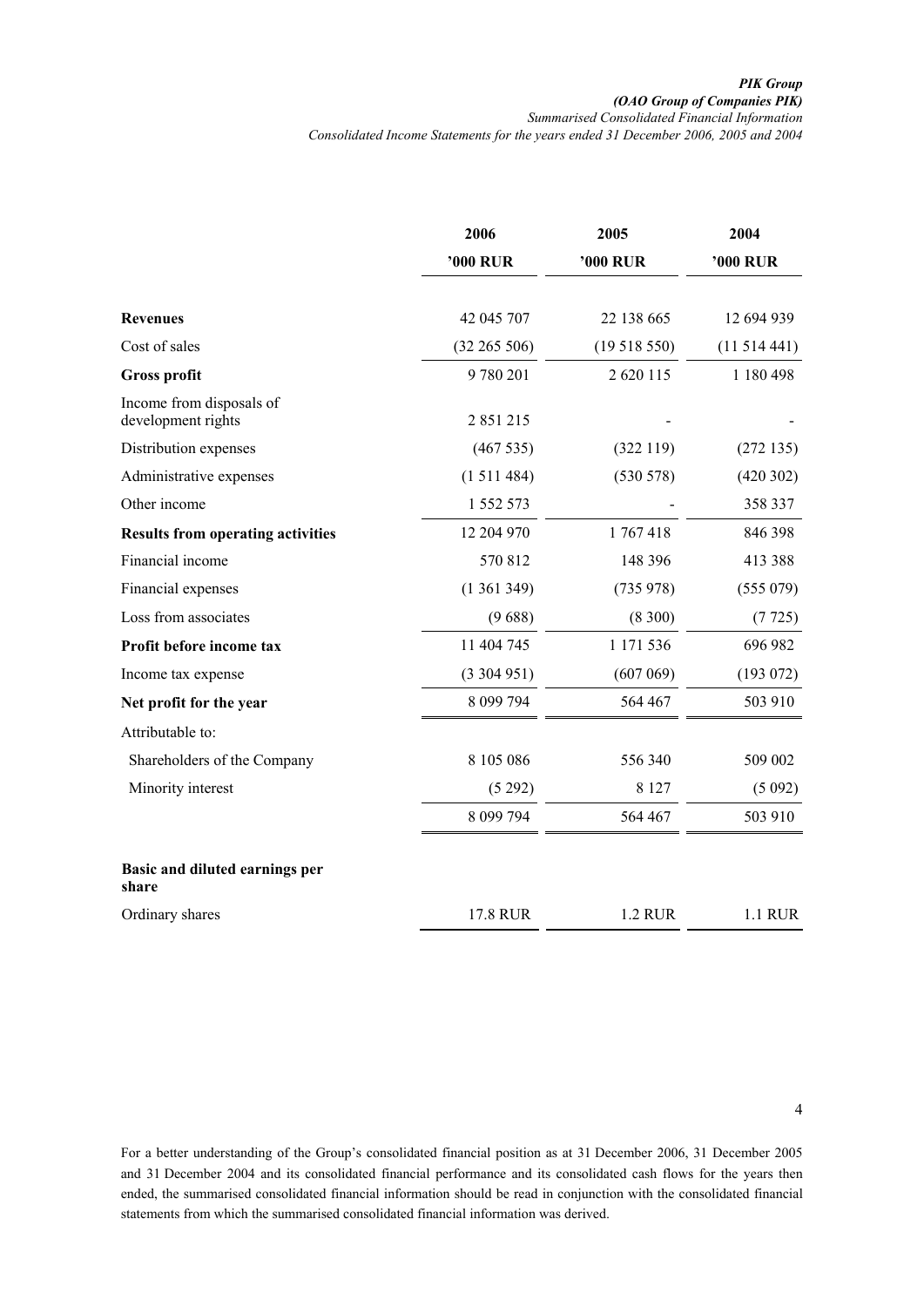*PIK Group (OAO Group of Companies PIK) Summarised Consolidated Financial Information* 

*Consolidated Balance Sheets as at 31 December 2006, 2005 and 2004* 

|                               | 2006            | 2005            | 2004            |
|-------------------------------|-----------------|-----------------|-----------------|
|                               | <b>'000 RUR</b> | <b>'000 RUR</b> | <b>'000 RUR</b> |
| <b>ASSETS</b>                 |                 |                 |                 |
| <b>Non-current assets</b>     |                 |                 |                 |
| Property, plant and equipment | 7835026         | 5 902 555       | 2 7 23 6 42     |
| Intangible assets             | 4088018         | 4 085 385       | 1657111         |
| Investments in associates     | 3 409 772       | 770 930         | 35 168          |
| Other investments             | 82 591          | 396 012         | 381413          |
| Deferred tax assets           | 60 139          | 46 588          | 50 030          |
| Other receivables             | 20 015          | 198 482         | 179 868         |
|                               | 15 495 561      | 11 399 952      | 5 027 232       |
| <b>Current assets</b>         |                 |                 |                 |
| Other investments             | 2 042 761       | 658 060         | 1 138 419       |
| Inventories                   | 39 027 714      | 27 729 266      | 12 252 569      |
| Assets held for sale          | 2 300 534       |                 |                 |
| Income tax receivable         | 131 672         | 12 764          | 9 3 3 4         |
| Trade and other receivables   | 5 5 2 1 6 4 1   | 3766940         | 1 195 739       |
| Cash and cash equivalents     | 1 134 068       | 700 580         | 565 597         |
|                               | 50 158 390      | 32 867 610      | 15 161 658      |
| <b>Total assets</b>           | 65 653 951      | 44 267 562      | 20 188 890      |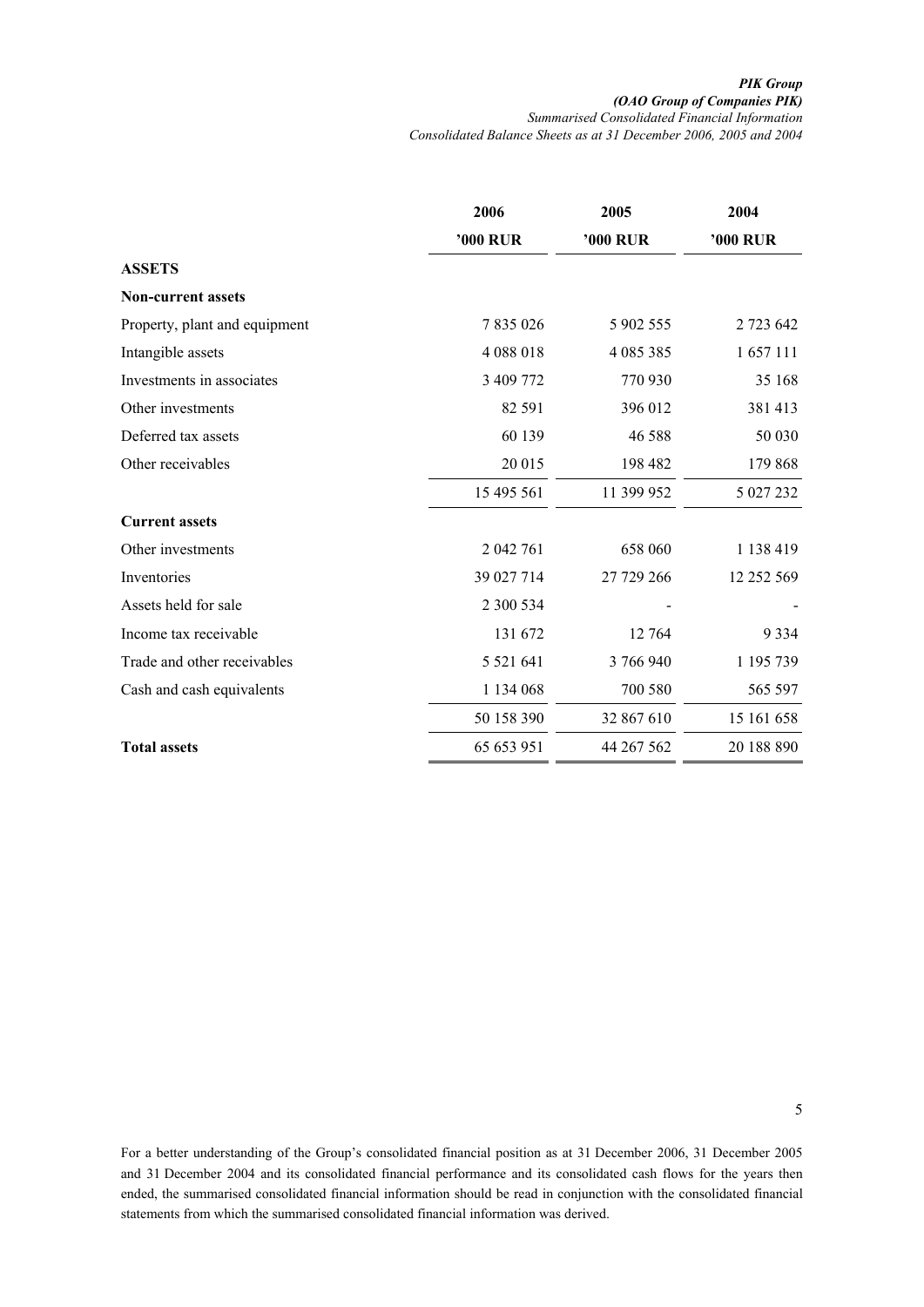*PIK Group (OAO Group of Companies PIK) Summarised Consolidated Financial Information Consolidated Balance Sheets as at 31 December 2006, 2005 and 2004* 

|                                                             | 2006          | 2005        | 2004            |
|-------------------------------------------------------------|---------------|-------------|-----------------|
|                                                             | '000 RUR      | '000 RUR    | <b>'000 RUR</b> |
| <b>EQUITY AND LIABILITIES</b>                               |               |             |                 |
| <b>Equity</b>                                               |               |             |                 |
| Share capital                                               | 28 530 114    | 28 530 114  | 23 840          |
| Reserve resulting from additional<br>share issue            | (28506274)    | (28506274)  |                 |
| Retained earnings                                           | 9 481 598     | 1 376 512   | 820 172         |
| Total equity attributable to<br>shareholders of the Company | 9 505 438     | 1 400 352   | 844 012         |
| Minority interest                                           | 425 480       | 476 774     | 135 112         |
| <b>Total equity</b>                                         | 9930918       | 1 877 126   | 979 124         |
| <b>Non-current liabilities</b>                              |               |             |                 |
| Loans and borrowings                                        | 10 040 180    | 9 199 822   | 3 299 821       |
| Deferred tax liabilities                                    | 4 4 6 1 5 8 9 | 1 321 896   | 540 311         |
| Provisions                                                  | 18 704        | 13 453      | 10 249          |
|                                                             | 14 520 473    | 10 535 171  | 3 850 381       |
| <b>Current liabilities</b>                                  |               |             |                 |
| Loans and borrowings                                        | 13 983 348    | 9 0 65 9 76 | 3 9 9 3 5 2 6   |
| Income tax payable                                          | 167 598       | 15 620      | 18691           |
| Trade and other payables                                    | 26 175 853    | 22 427 908  | 11 264 081      |
| Provisions                                                  | 875 761       | 345 761     | 83 087          |
|                                                             | 41 202 560    | 31 855 265  | 15 359 385      |
| <b>Total equity and liabilities</b>                         | 65 653 951    | 44 267 562  | 20 188 890      |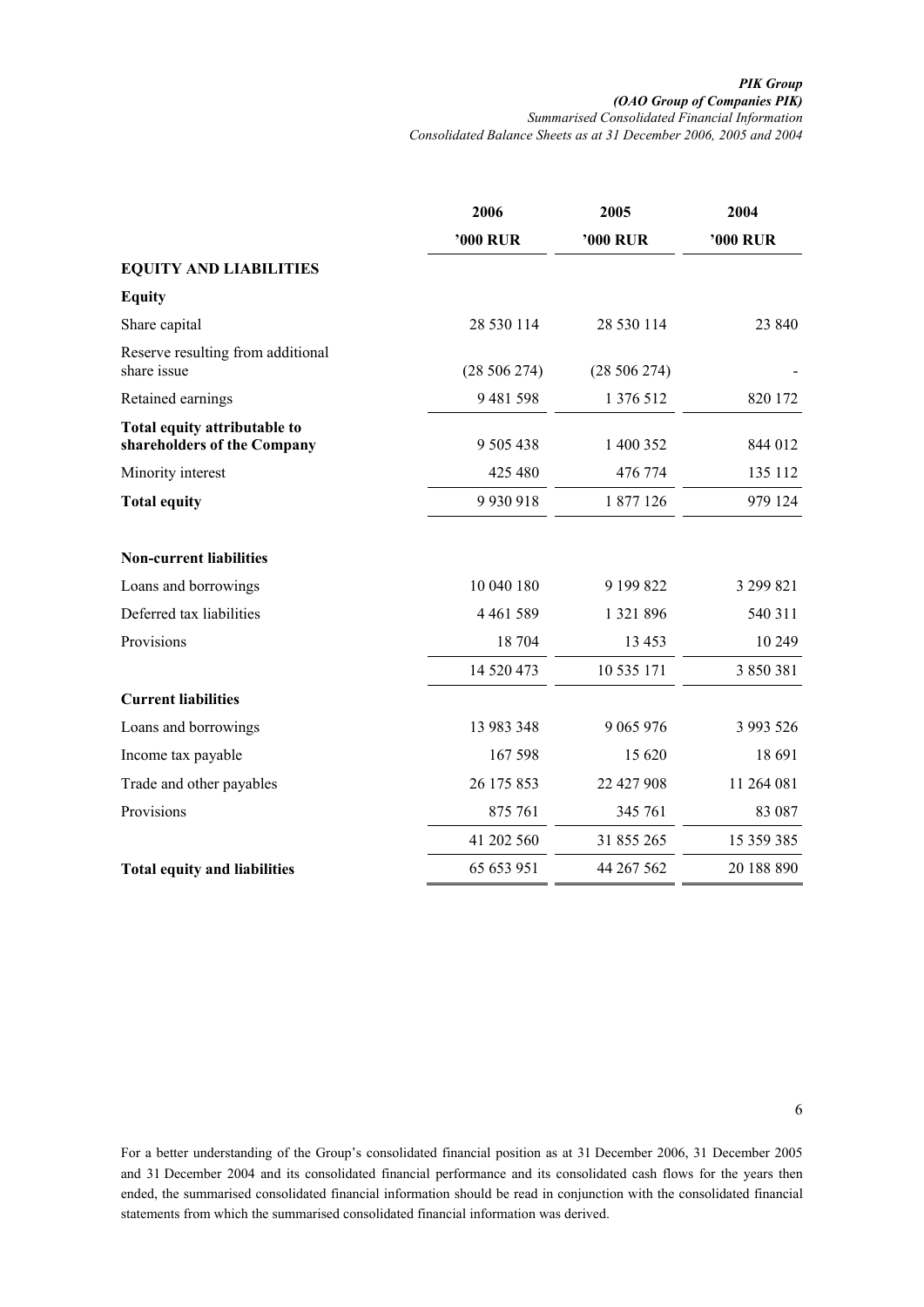*(OAO Group of Companies PIK)* 

*Summarised Consolidated Financial Information* 

*Consolidated Statements of Cash Flows for the years ended 31 December 2006, 2005 and 2004* 

|                                                                                   | 2006            | 2005            | 2004            |
|-----------------------------------------------------------------------------------|-----------------|-----------------|-----------------|
|                                                                                   | <b>'000 RUR</b> | <b>'000 RUR</b> | <b>'000 RUR</b> |
| <b>OPERATING ACTIVITIES</b>                                                       |                 |                 |                 |
| Net profit for the year                                                           | 8 099 794       | 564 467         | 503 910         |
| Adjustments for:                                                                  |                 |                 |                 |
| Depreciation and amortisation                                                     | 676 367         | 411 227         | 299 423         |
| Dilution of minority interest in a subsidiary                                     |                 |                 | (411703)        |
| Foreign exchange (gain)/loss, net                                                 | (340548)        | 182 317         | (262952)        |
| Loss on disposal of property, plant and<br>equipment                              | 215 418         | 19789           | 43 347          |
| Income from disposals of development<br>rights                                    | (2851215)       |                 |                 |
| Income from disposal of other investments                                         |                 | (7341)          | (4806)          |
| Negative goodwill on acquisition of<br>subsidiaries and minority interests        | (1552573)       |                 |                 |
| Loss from associates                                                              | 9688            | 8 300           | 7 7 2 5         |
| Minority interest on establishment of new<br>subsidiaries                         |                 |                 | 65 380          |
| Interest expense                                                                  | 1 361 349       | 553 661         | 555 079         |
| Interest income                                                                   | (230 264)       | (141055)        | (145 630)       |
| Income tax expense                                                                | 3 304 951       | 607 069         | 193 072         |
| Inventory obsolescence allowance                                                  | (35010)         | 36 26 6         |                 |
| Doubtful debt allowances                                                          | (73580)         | 46 427          | 16 4 69         |
| Operating profit before changes in<br>working capital and provisions              | 8 5 8 4 3 7 7   | 2 2 8 1 1 2 7   | 859 314         |
| Increase in inventories                                                           | (2152526)       | (12882958)      | (8688932)       |
| (Increase)/decrease in trade and other<br>receivables                             | (183616)        | (2498680)       | 6 908 836       |
| (Decrease)/increase in trade and other<br>payables                                | (704391)        | 9 9 60 7 85     | 1 772 077       |
| Increase in provisions                                                            | 35 25 1         | 193 878         | 88 410          |
| Cash flows from/(utilised by) operations<br>before income taxes and interest paid | 5 579 095       | (2945848)       | 939 705         |
| Income taxes paid                                                                 | (558 858)       | (155 791)       | (53 206)        |
| Interest paid                                                                     | (1799838)       | (1643110)       | (642483)        |
| Cash flows from/(utilised by) operating<br>activities                             | 3 220 399       | (4744749)       | 244 016         |
|                                                                                   |                 |                 | 7               |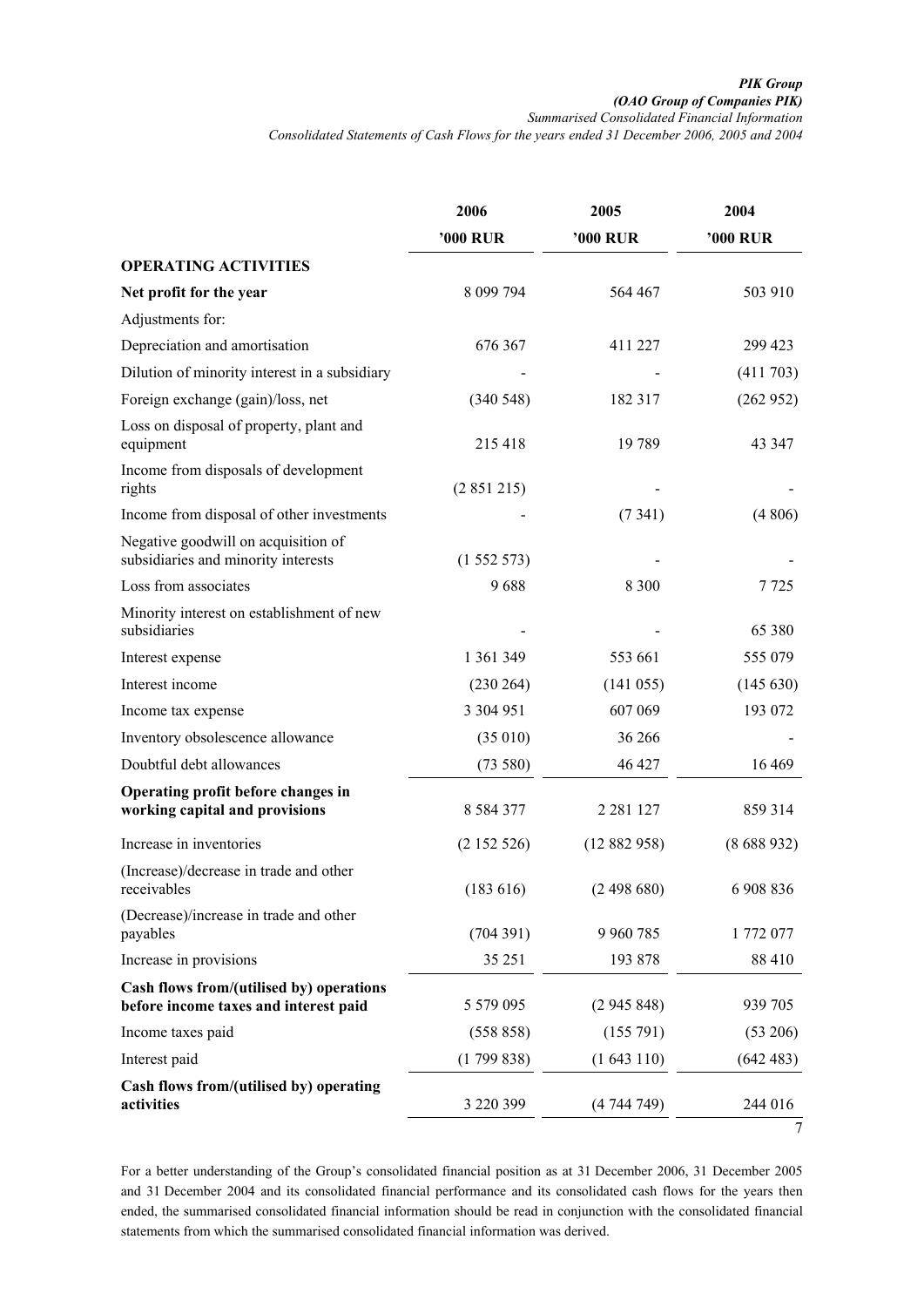*(OAO Group of Companies PIK)* 

*Summarised Consolidated Financial Information* 

*Consolidated Statements of Cash Flows for the years ended 31 December 2006, 2005 and 2004* 

|                                                            | 2006       | 2005       | 2004        |
|------------------------------------------------------------|------------|------------|-------------|
|                                                            | '000 RUR   | '000 RUR   | '000 RUR    |
| <b>INVESTING ACTIVITIES</b>                                |            |            |             |
| Proceeds from disposal of property, plant<br>and equipment | 51 478     | 36 299     | 19692       |
| Proceeds from disposal of intangible assets                | 5 129 822  |            |             |
| Proceeds from disposal of investments                      | 2 022 130  | 1828484    | 1 498 479   |
| Interest received                                          | 82 859     | 113 860    | 115 500     |
| Acquisition of property, plant and equipment               | (2838336)  | (889 690)  | (646 884)   |
| Acquisition of other investments                           | (2925508)  | (1328188)  | (1963823)   |
| Acquisition of investment in associates                    |            | (746 889)  |             |
| Acquisition of intangible assets                           | (5973512)  | (707914)   | (2 032)     |
| Acquisition of minority interest                           | (11345)    |            |             |
| Acquisition of assets held for sale                        | (2300534)  |            |             |
| Acquisition of subsidiaries, net of cash<br>acquired       | (1093734)  | (2587459)  | (150103)    |
| Cash flows utilised by investing activities                | (7856680)  | (4281497)  | (1129171)   |
| <b>FINANCING ACTIVITIES</b>                                |            |            |             |
| Proceeds from borrowings                                   | 23 393 884 | 26 402 659 | 6 9 3 7 4 8 |
| Repayment of borrowings                                    | (18309832) | (17392260) | (6003387)   |
| <b>Cash flows from financing activities</b>                | 5 084 052  | 9 010 399  | 930 361     |
| Net increase/(decrease) in cash and cash<br>equivalents    | 447 771    | (15847)    | 45 206      |
| Cash and cash equivalents at beginning of<br>year          | 367 691    | 383 538    | 338 332     |
| Cash and cash equivalents at end of year                   | 815 462    | 367 691    | 383 538     |

Cash flows utilized by operating activities in 2005 and 2004 include prepayments for entering into co-investment agreements to develop land plots of RUR 5 198 847 thousand for eleven land plots and RUR 921 036 thousand for seven land plots respectively.